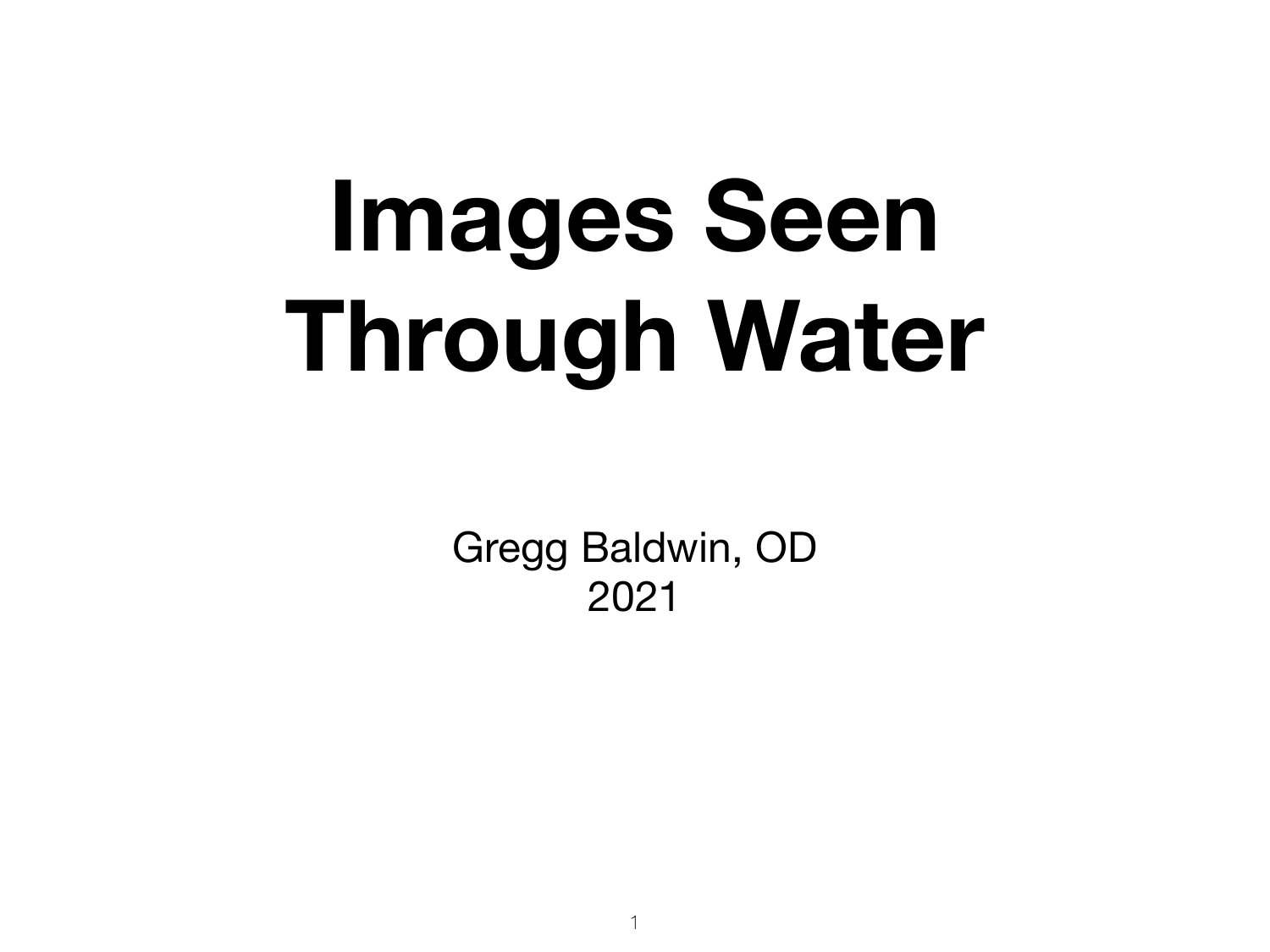Reference:

#### *Isaac Barrow's Optical Lectures 1667*

### Translated by H.C. Fay Edited by A.G. Bennett and D.F. Edgar

### Published by "The Worshipful Co. of Spectacle Makers" 1987

Lectures 4 & 5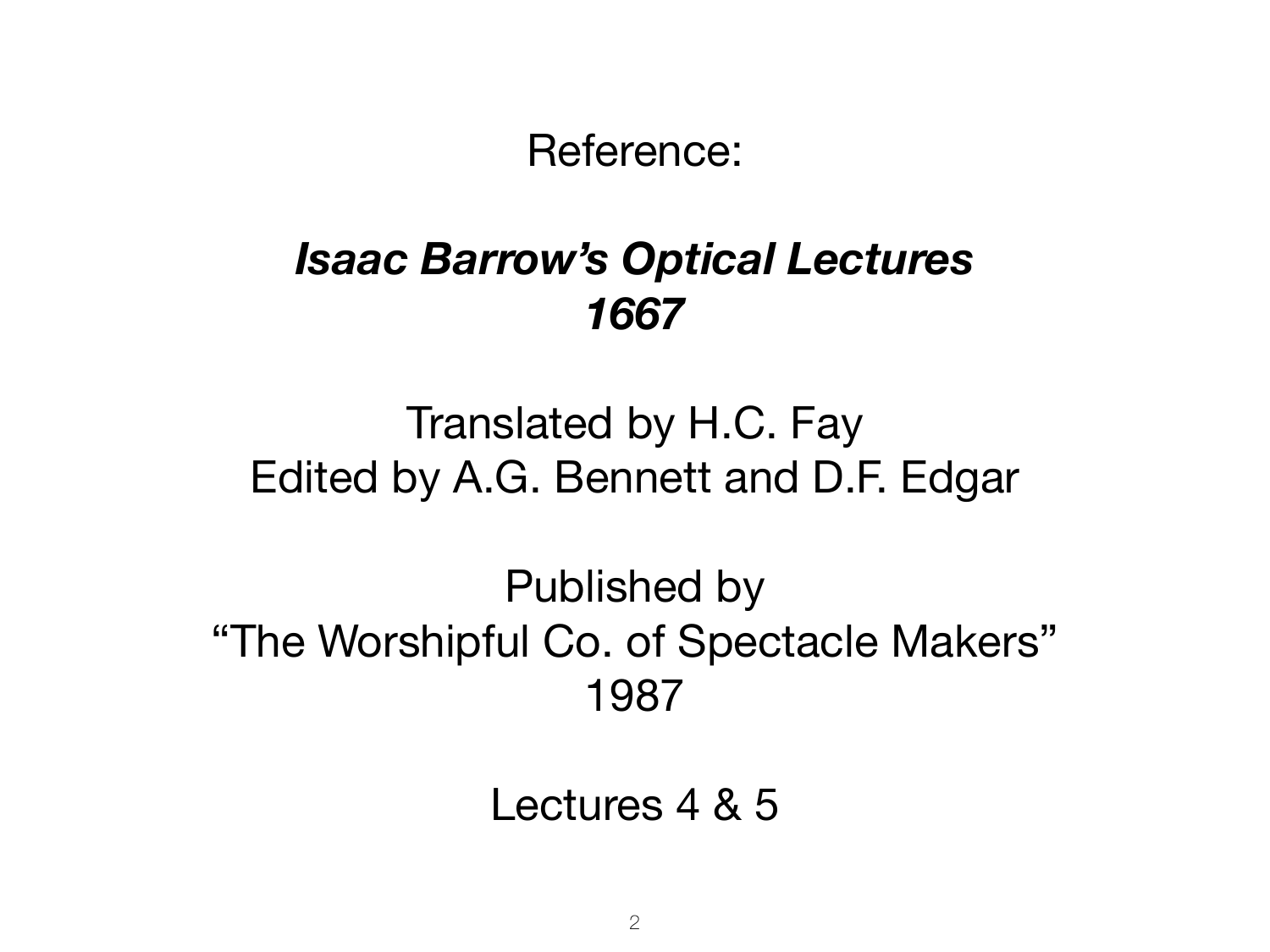If an underwater object D is at a perpendicular distance DB from the plane of the water's surface in all radial directions, the image of object D along that perpendicular, (when seen from directly above in air), is at Z, and  $BD/BC = 4/3$ .

Isaac Barrow showed that the image of object D, (when seen from Q *obliquely* along image ray MNQ), lies above the object, but also towards the observer relative to DB, (the object's perpendicular to the surface).

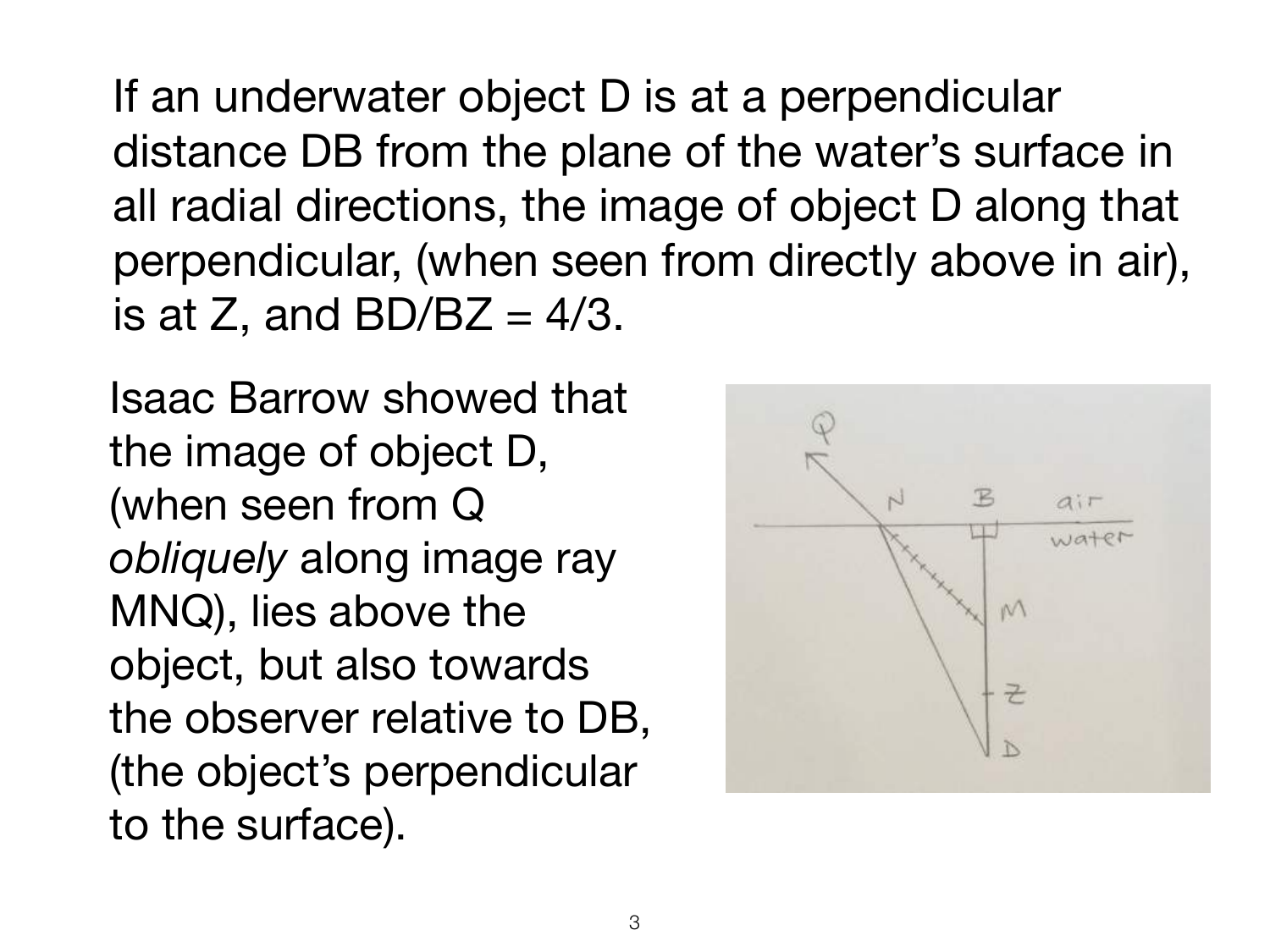As the first step in finding an oblique image ray XNQ, along which the image of object D is seen at a designated point, Isaac Barrow described a method of finding *all* possible oblique image rays through a designated point X, without knowing their points of refraction (N) along the surface of the water, or their intersections (M) with the perpendicular DB.

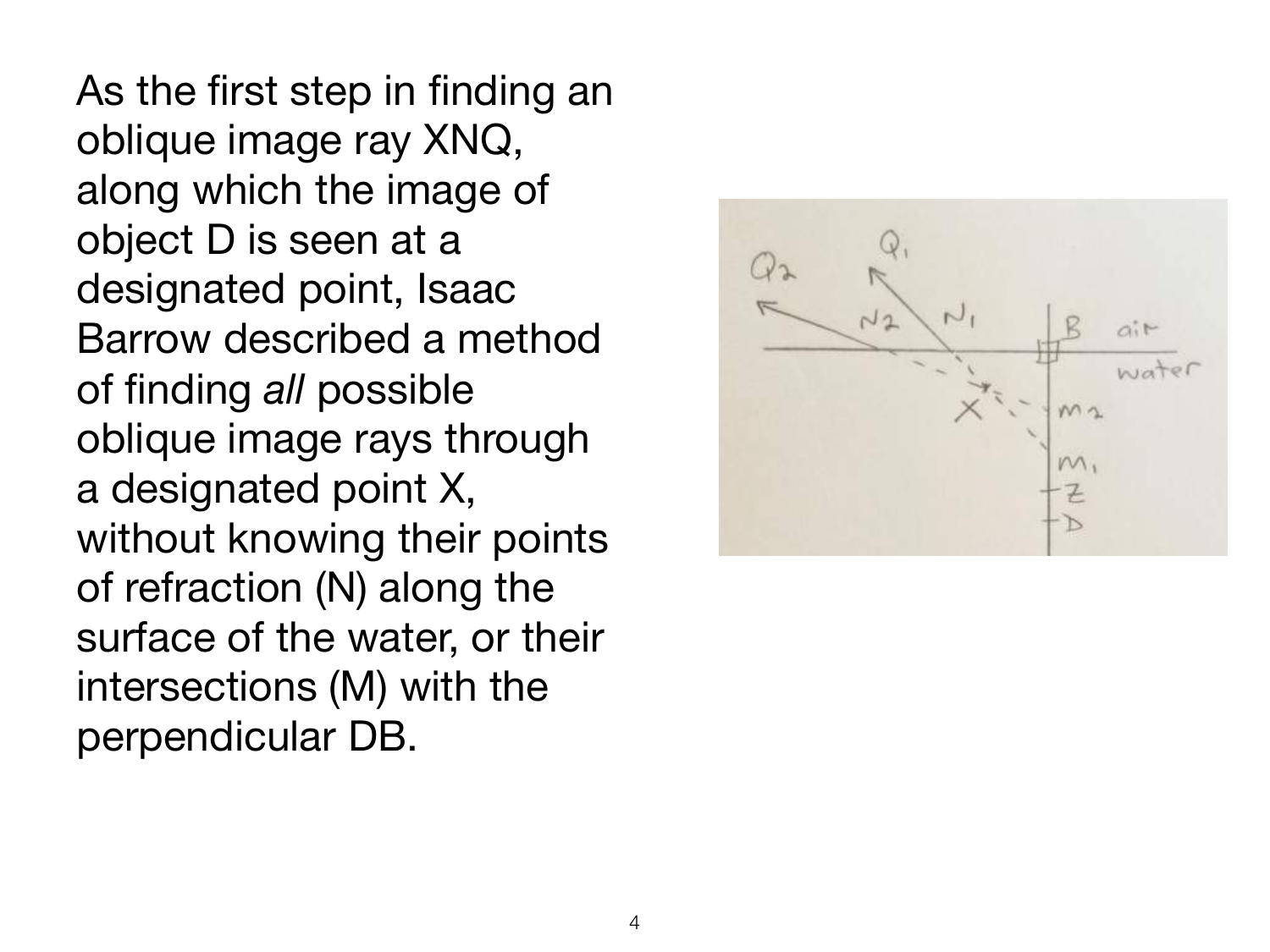To do this, he first drew a *reference right triangle* created by drawing  $BE = BZ$  as shown, which created the following constant ratios for air/water refraction:

 $BD/BZ = BD/BE = 4/3$ DB/DE =  $4/\sqrt{(16-9)} = 1.5$  $ED/EB = \sqrt{(16-9)/3} = 0.87$ 

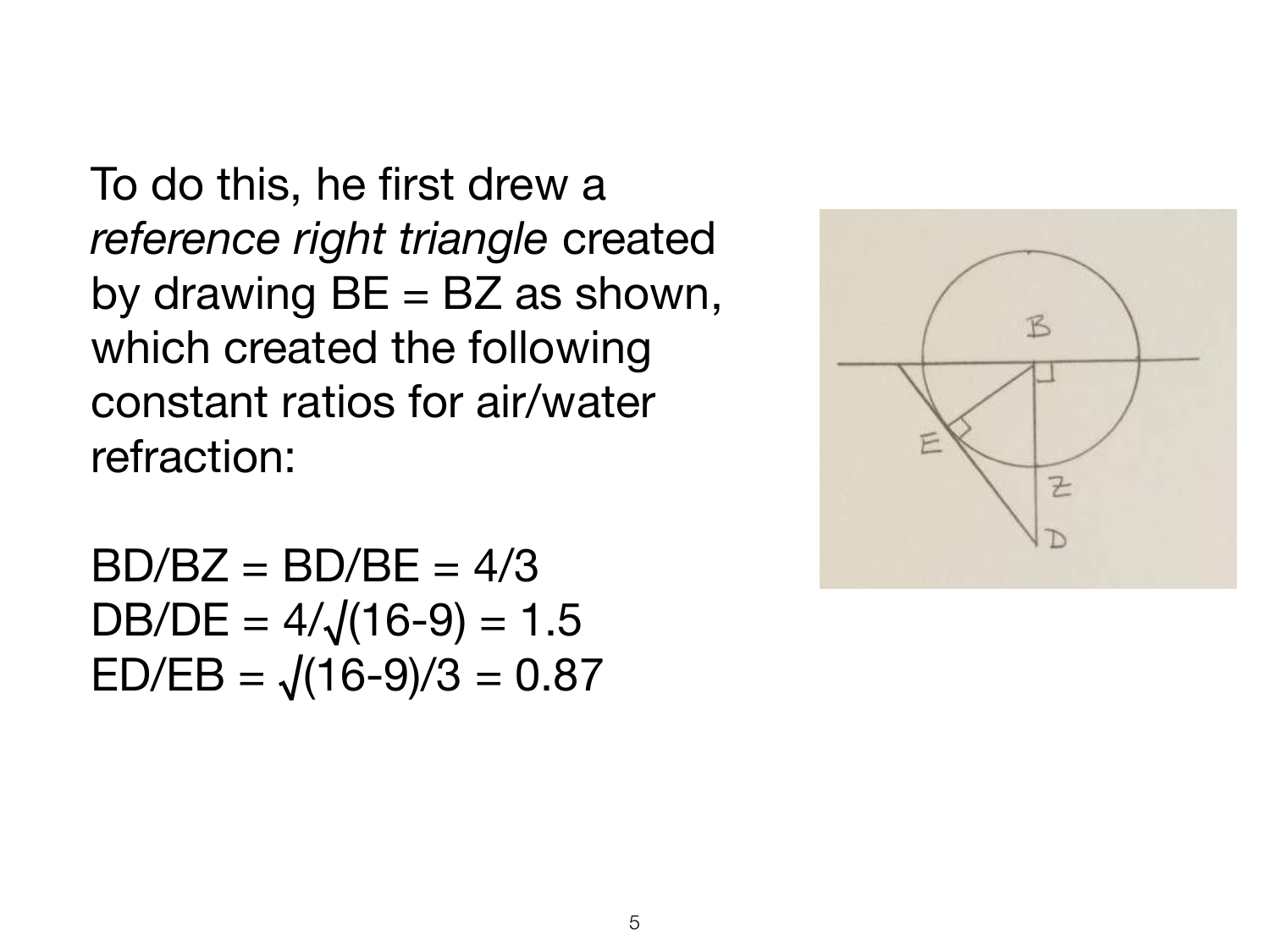He showed that, given a designated desired clear image location X, if we draw PW as shown, where:

 $PW/PX = DB/DE = 1.5$ 

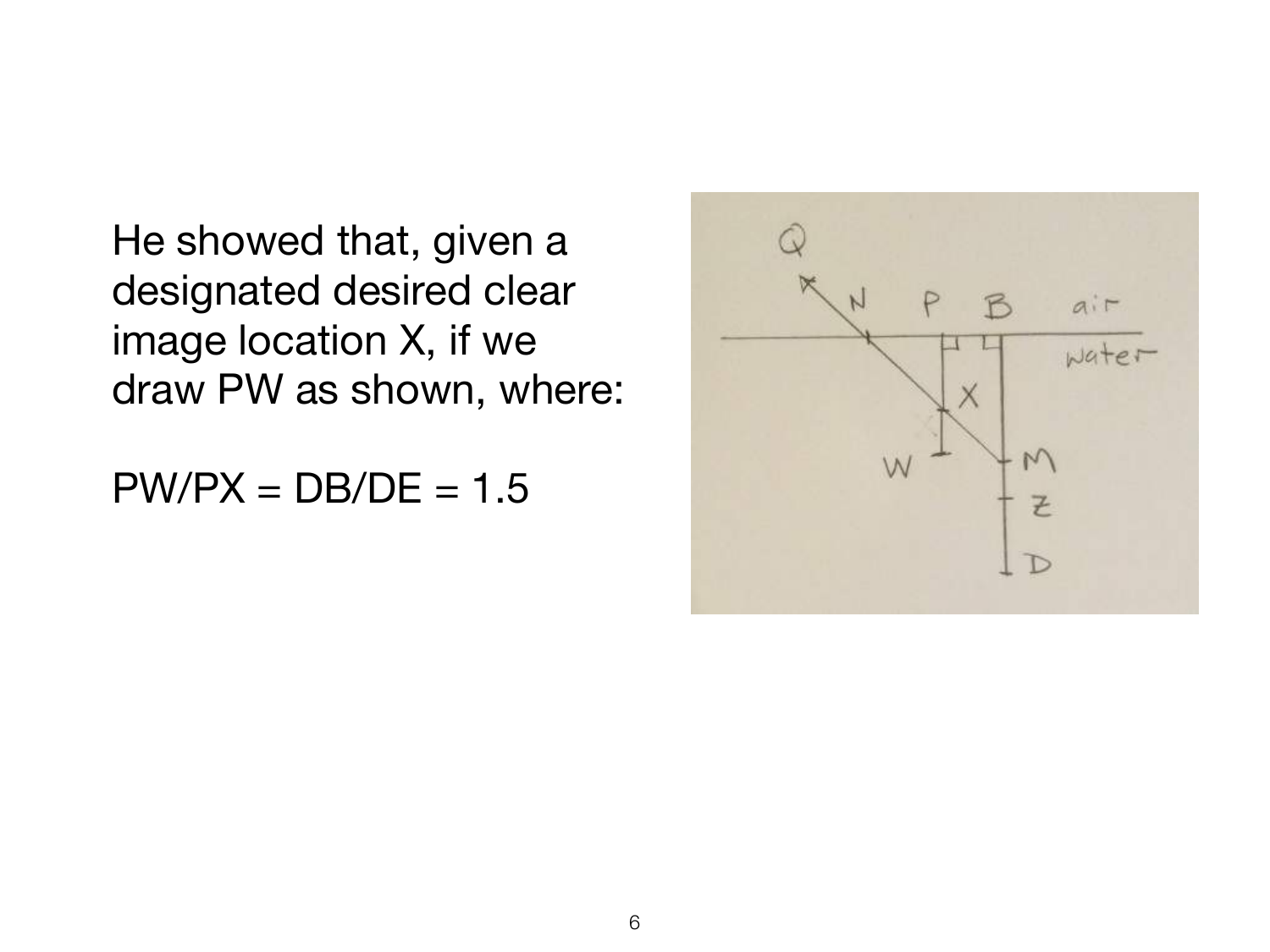all possible image rays through X, (MXNQ) are found using:

 $DB/YN = ED/EB = 0.87$ 

by drawing all possible reference lines of length  $YN = DB/0.87$  through W, in order to locate the required positions of N.



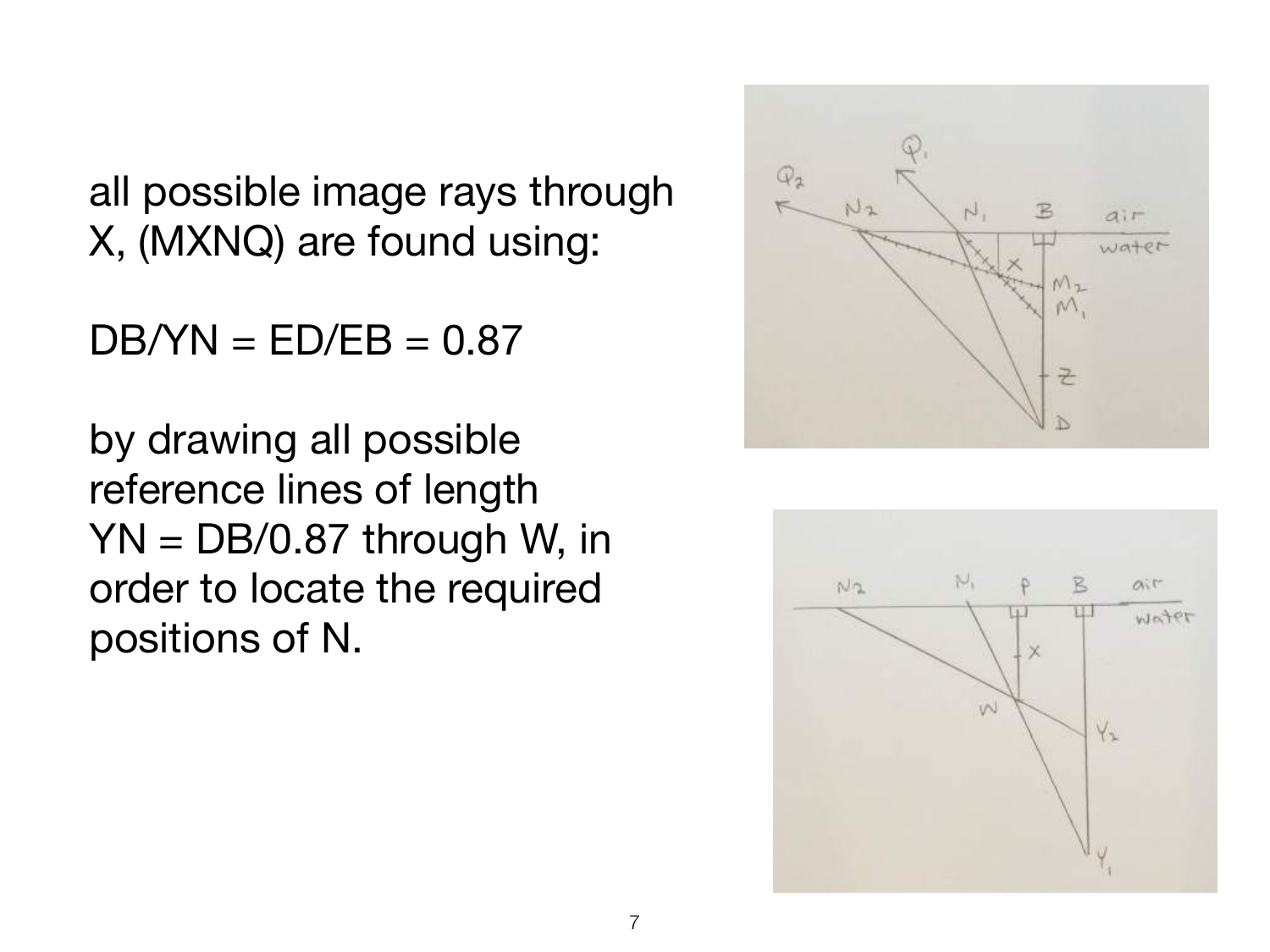He showed that there can be a maximum of *two* image rays through a designated point X, since only two reference line segments within the right angle ∠(Y)B(N), and equaling his calculated constant YN, can fit through point W. This is true since  $Y_2N_2 = Y_1N_1$  means that the right triangle  $\Delta Y_2$ BN<sub>2</sub> must equal the right triangle  $\Delta N_1BY_1$ .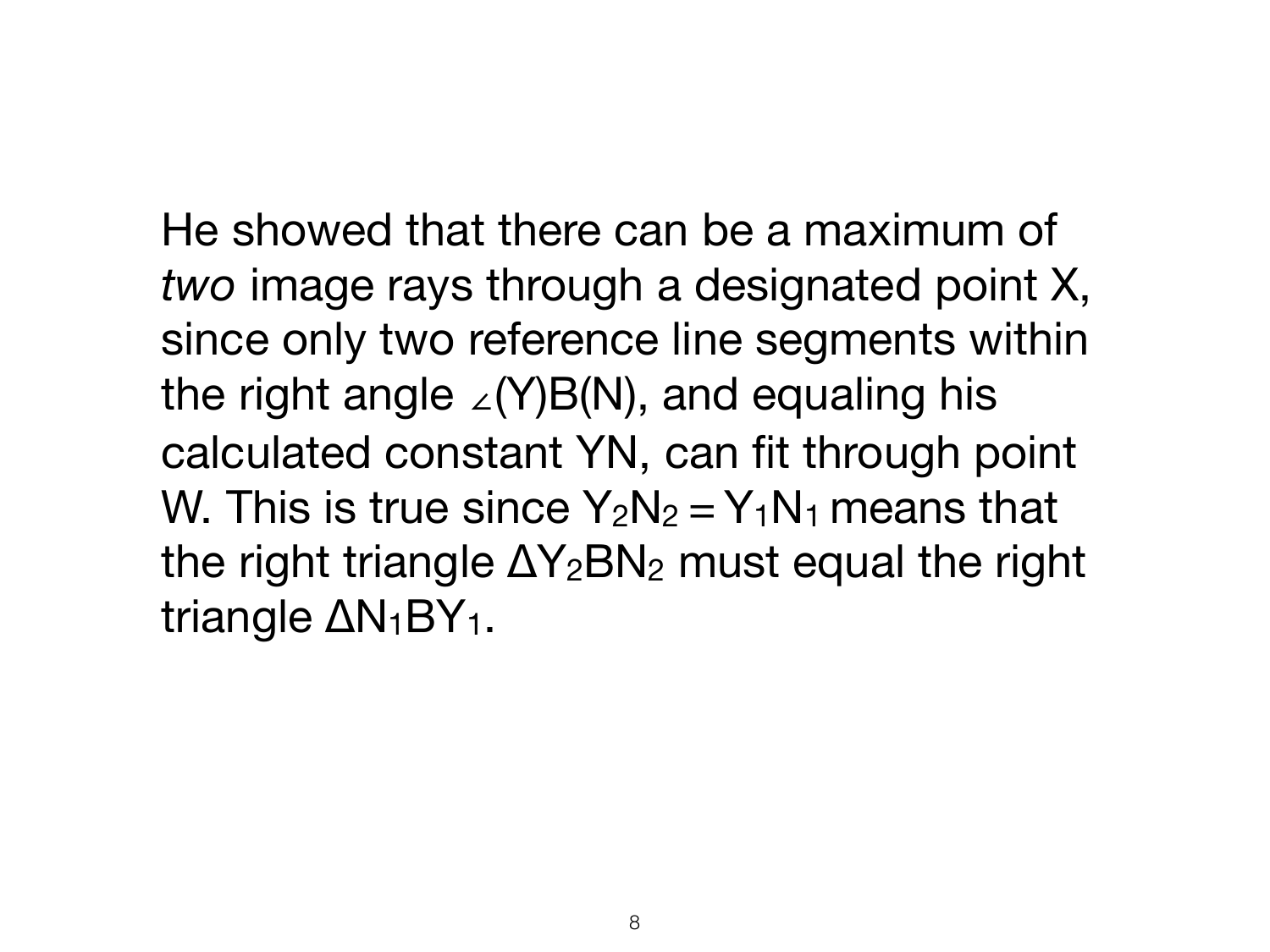Isaac Barrow showed that YN can be drawn as the shortest segment through W bounded by the right angle ∠(Y)B(N) when right triangles ΔYBN, ΔNWT, and ΔTWY are all drawn as similar.

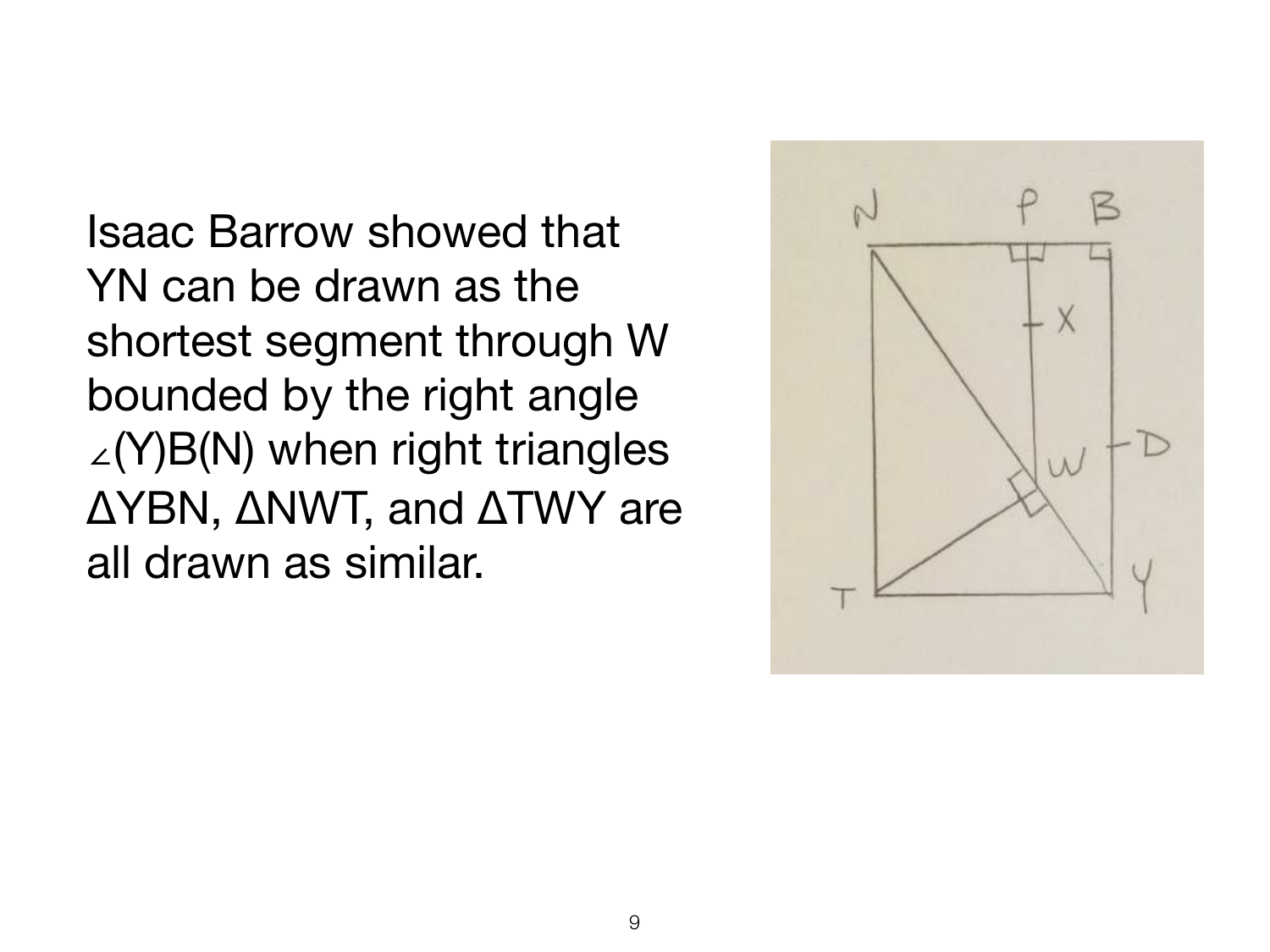The *length* of YN through a designated W and bounded by the right angle ∠(Y)B(N) must be varied as it is rotated about W to find the position of its minimum length. Therefore, the position of N and Y must change to find N that corresponds to an image ray QNXM with its clear image at the designated (unchanging) point X. Furthermore, since: PW/PX = DB/DE is constant, ED/EB = DB/YN is also constant, so DB varies with the length YN as a constant proportion.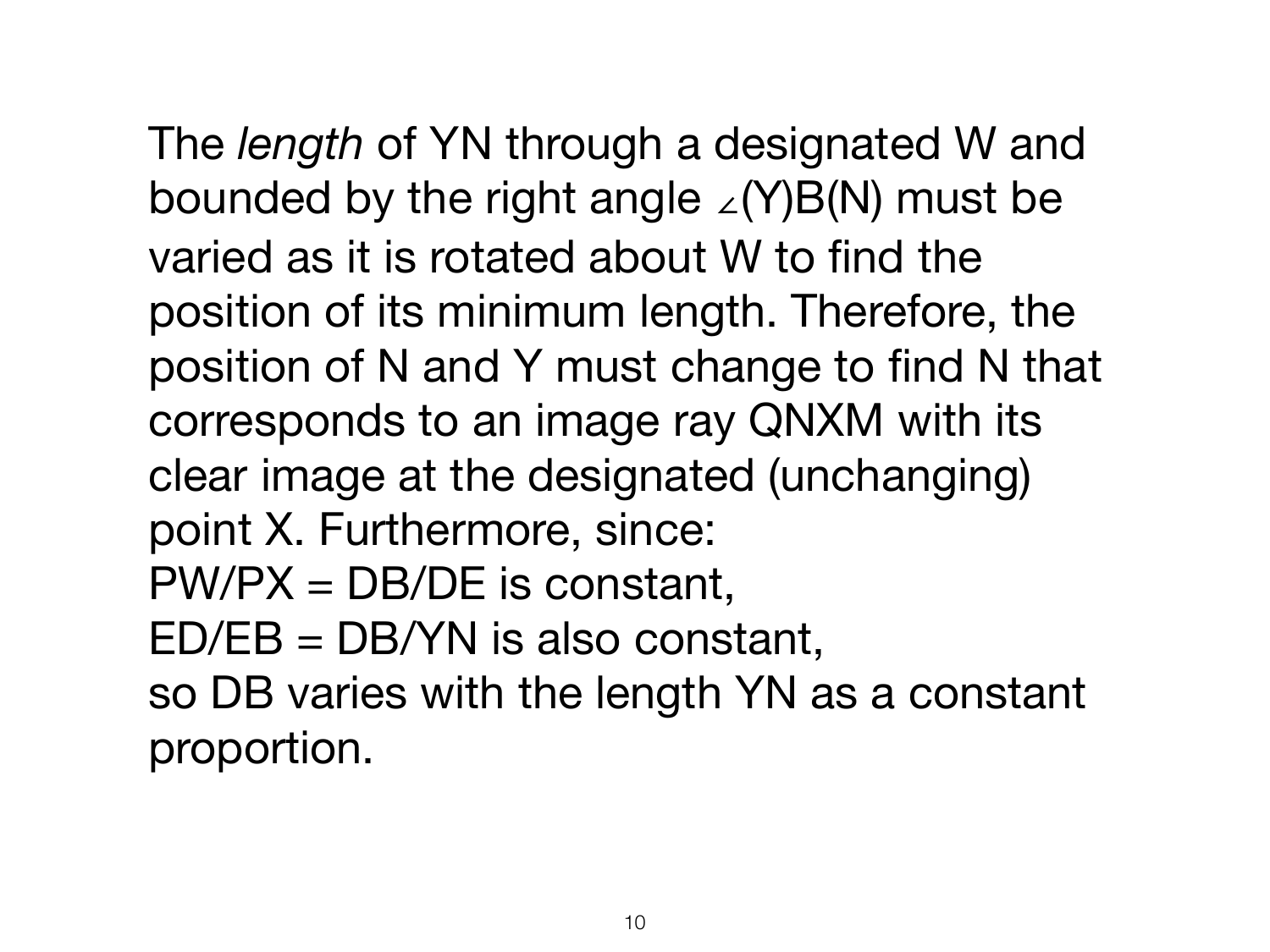With an object underwater, Isaac Barrow's method does not allow for finding the location of the image ray on which a designated clear image is seen, while keeping both the image location *and the object position* constant. It does, however, allow for a geometric understanding of the conditions required to provide a clear image. As will be now demonstrated, with an object in air, Isaac Barrow's method actually *does* allow for finding the location of the image ray on which a designated clear image is seen, while keeping both the image location and the object position constant.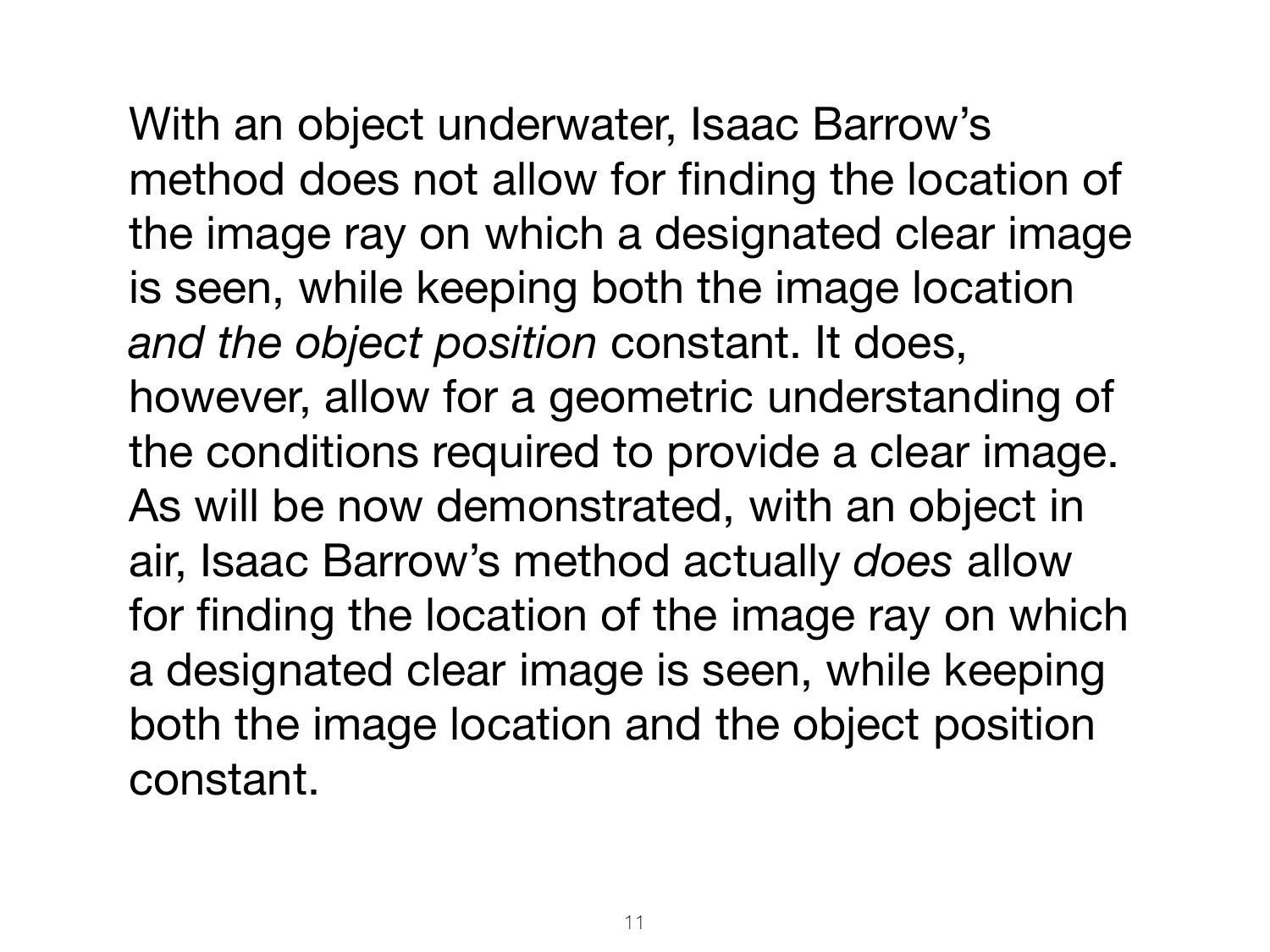If object D is in air, and at a perpendicular distance DB from the surface of the water in all radial directions, the image of the object along that perpendicular when seen from underwater is at Z, and  $BZ/BD = 4/3$ . A *reference right triangle* created by drawing BE = BD as shown, creates the following additional constant ratios:

$$
BZ/BE = 4/3
$$
  
ZB/ZE = 4/ $\sqrt{(16-9)} = 1.5$   
EZ/EB =  $\sqrt{(16-9)/3} = 0.87$ 

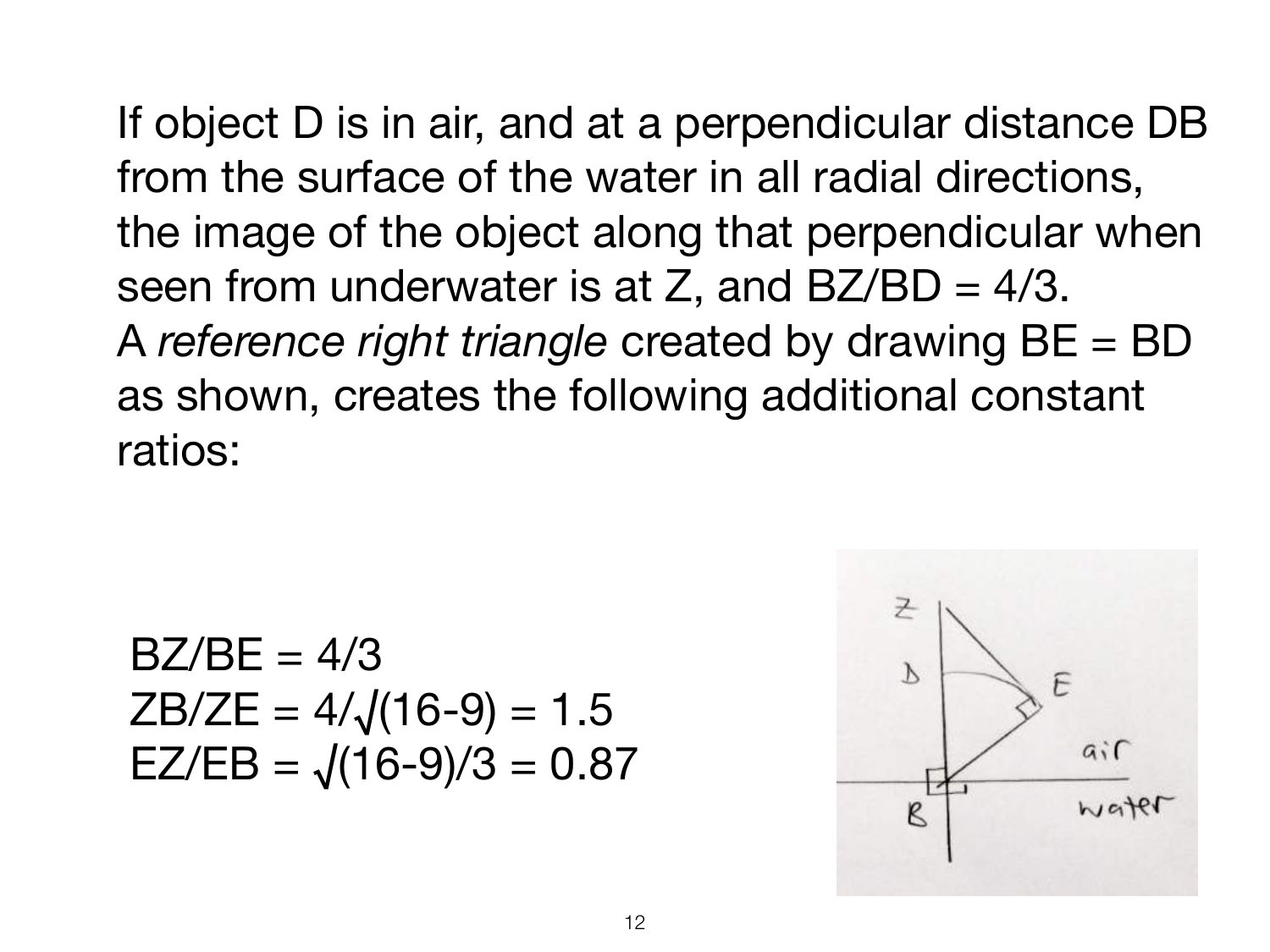Isaac Barrow showed that the image of object D, (when seen from Q *obliquely* along image ray MNQ), lies above the object, but also away from the observer relative to DB, (the object's perpendicular to the surface).

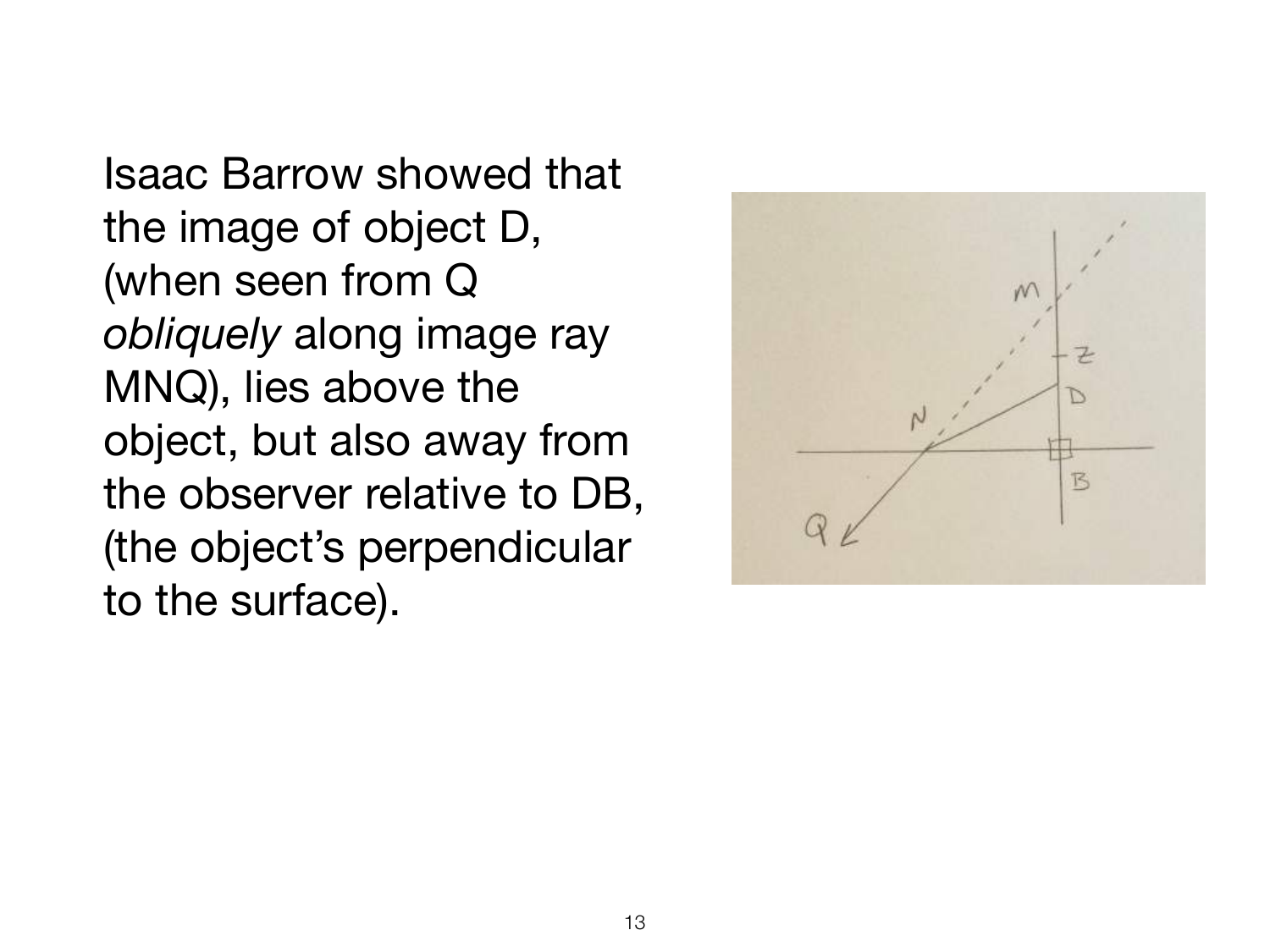As the first step in finding an oblique image ray XMNQ, along which the image of object D is seen at a designated point X, Isaac Barrow described a method of finding *all* possible oblique image rays through point X, without knowing their points of refraction (N) along the surface of the water, or their intersections (M) with the perpendicular DB.

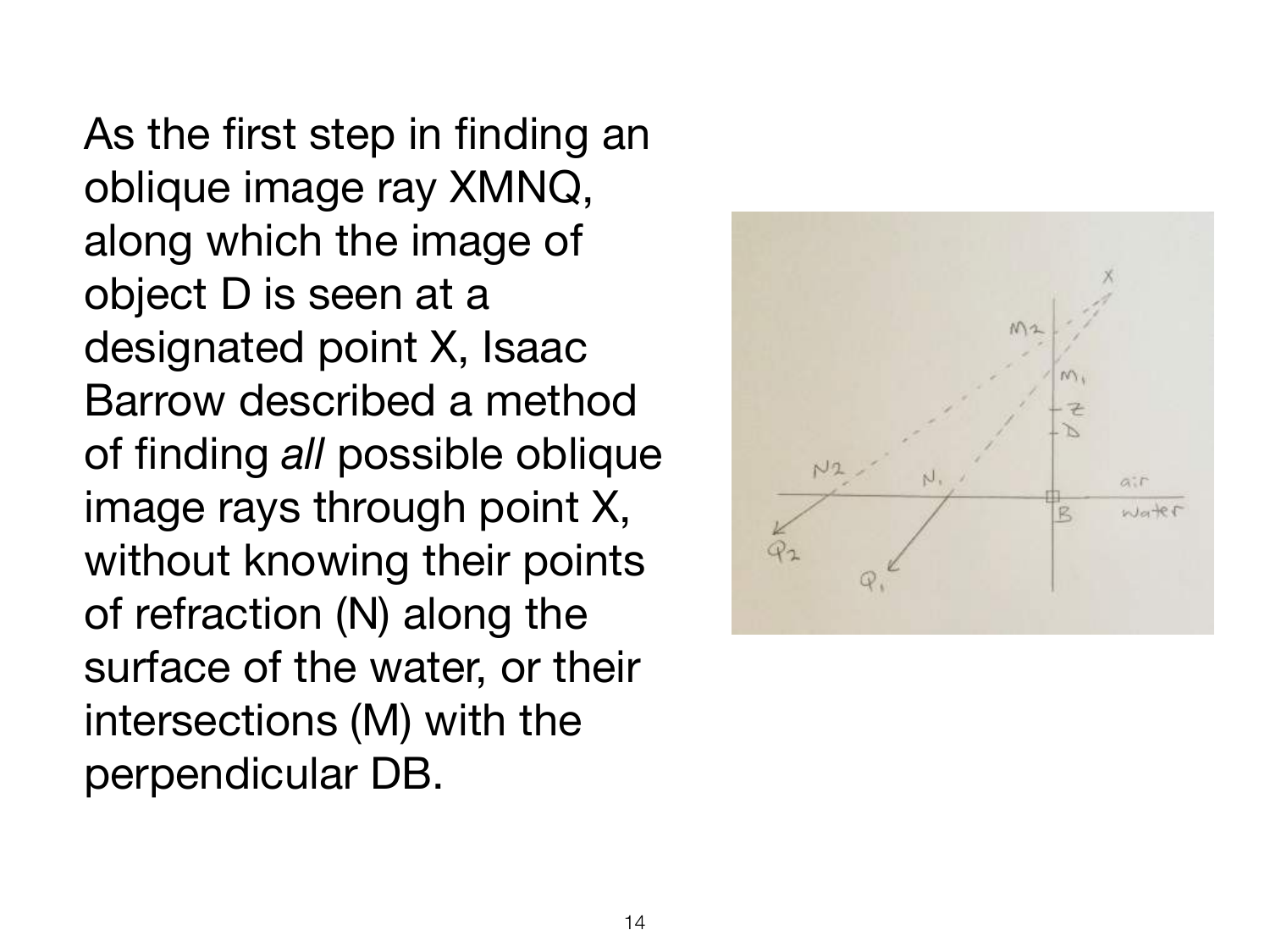If we draw BY as shown, where:

 $BY/BD = ZB/ZE = 1.5$ 

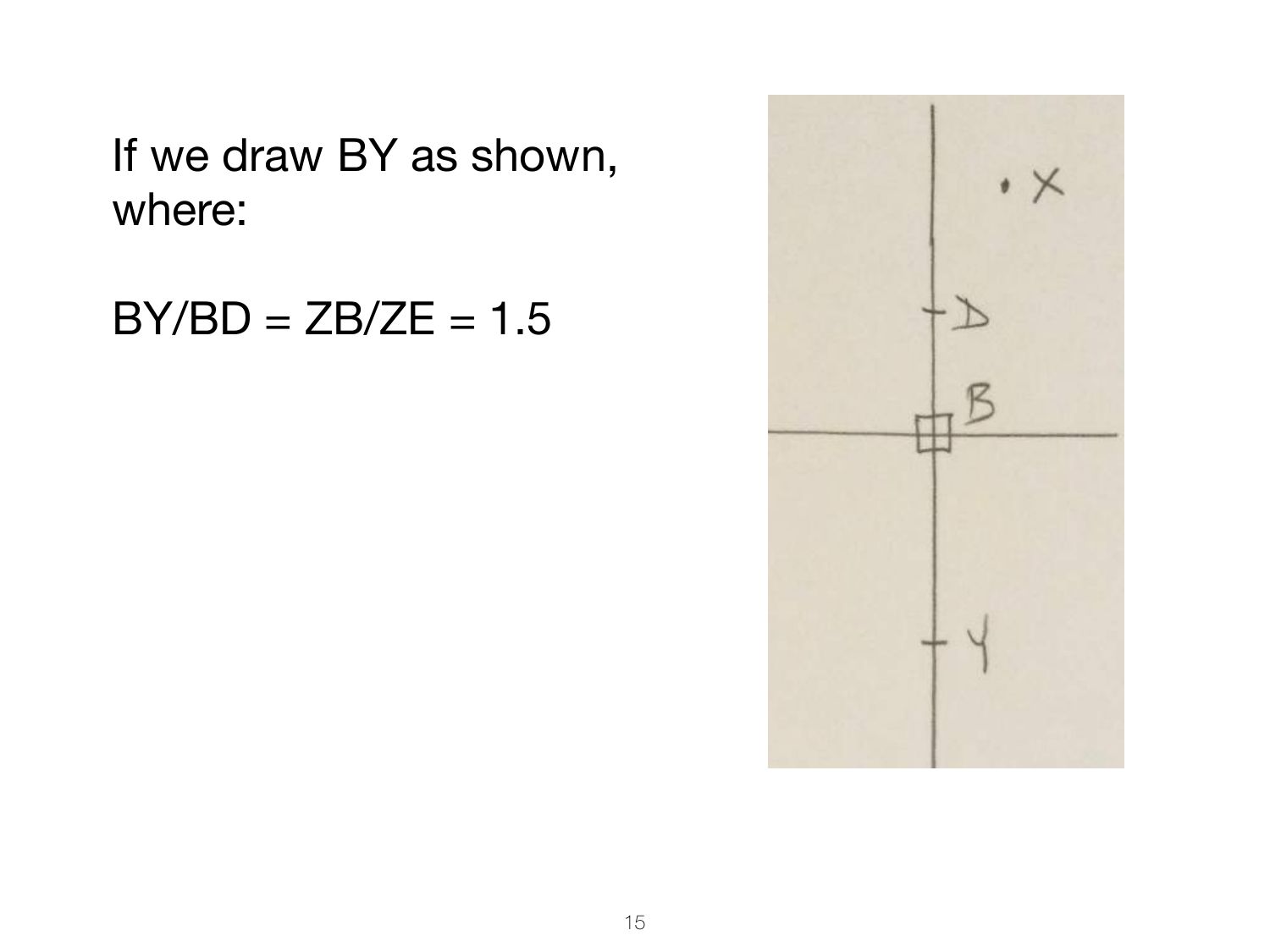Isaac Barrow showed that all possible image rays through X, (XMNQ) are found using:



## $XP/WN = MB/YN = EZ/EB = 0.87$ by drawing all possible reference lines of length  $WN = XP/0.87$  through Y.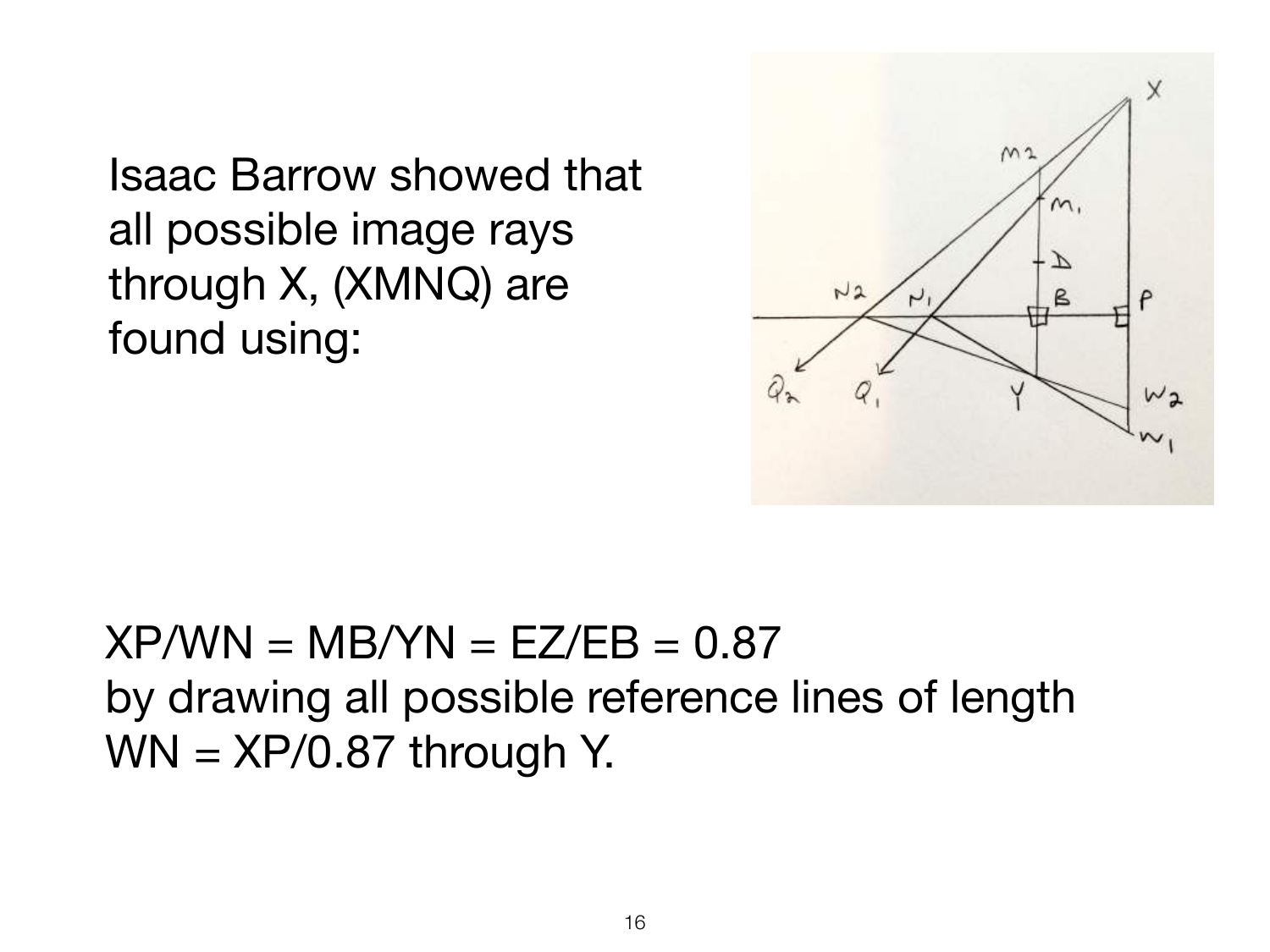He showed that there can be a maximum of *two* image rays through any designated point X, since only two reference line segments within the right angle ∠(W)P(N), and equaling his calculated constant WN, can fit through point Y.

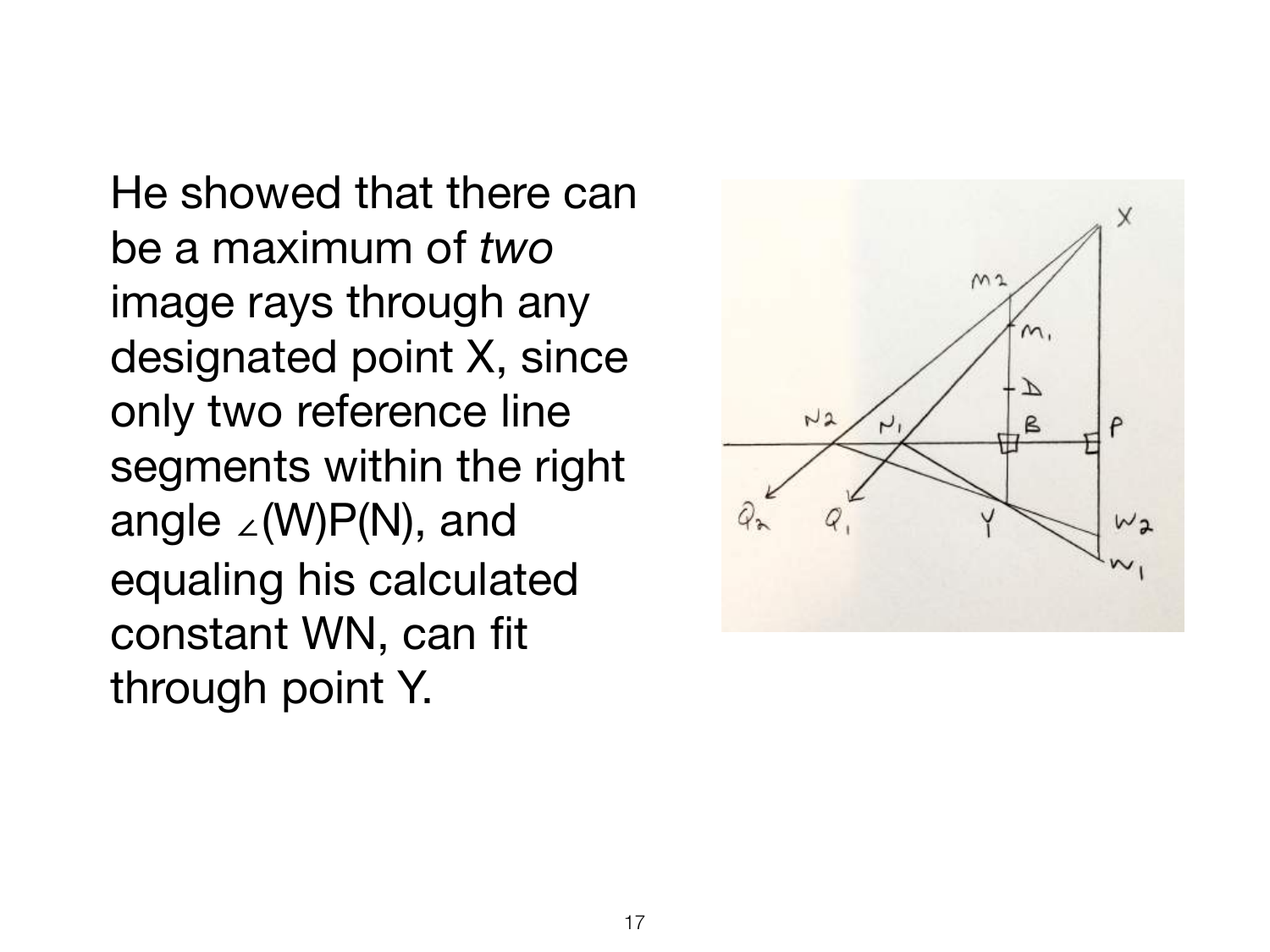The point X that is the clear image of object D seen along a to-bedetermined XMNQ is found using the *minimum* reference line segment length (W)Y(N) through Y, that is bounded by the right angle ∠(W)P(N).

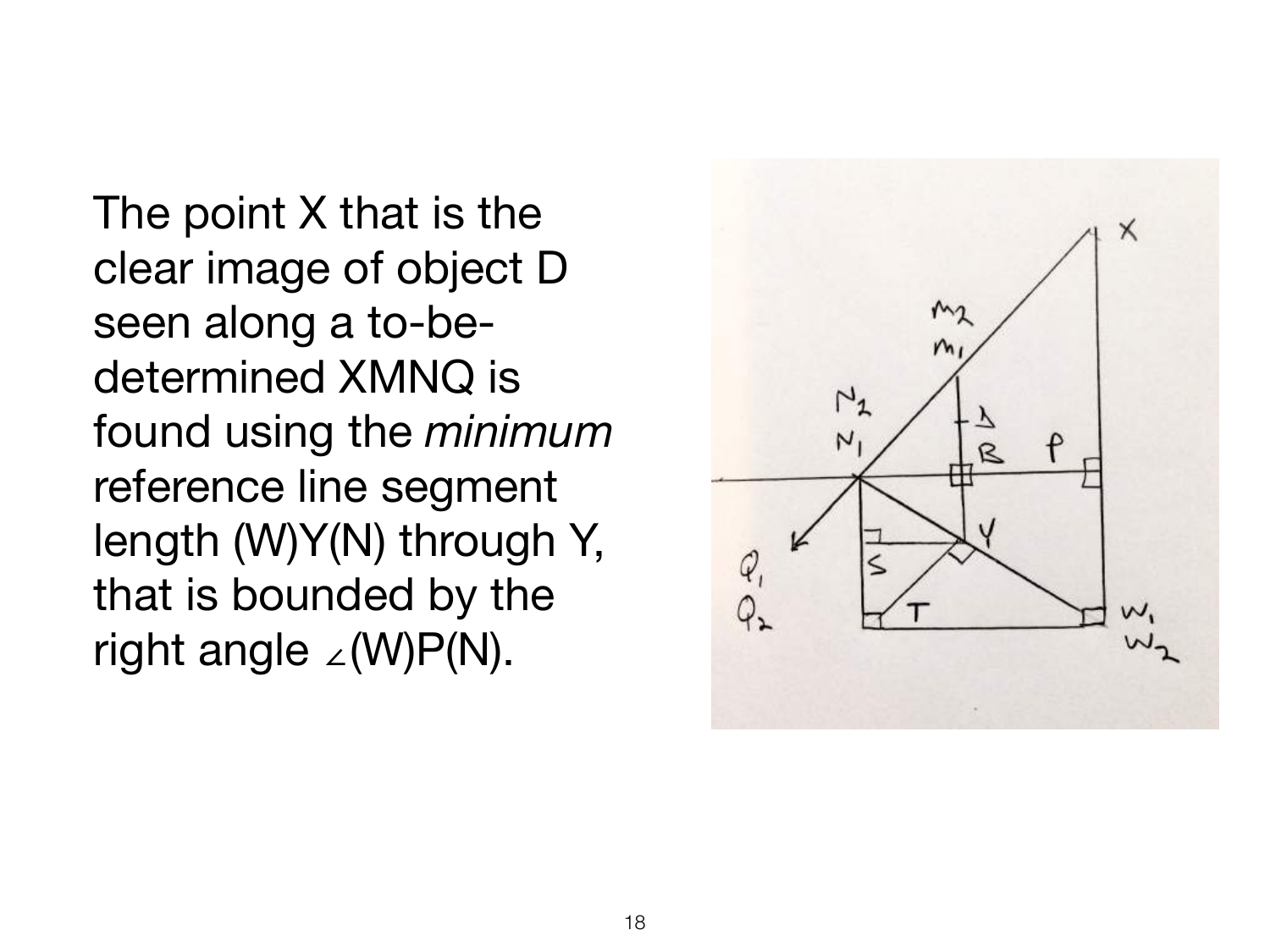Isaac Barrow showed that WN can be drawn as the shortest segment through Y bounded by the right angle ∠(W)P(N) when right triangles ΔWPN, ΔNYT, and ΔWYT are all drawn as similar.

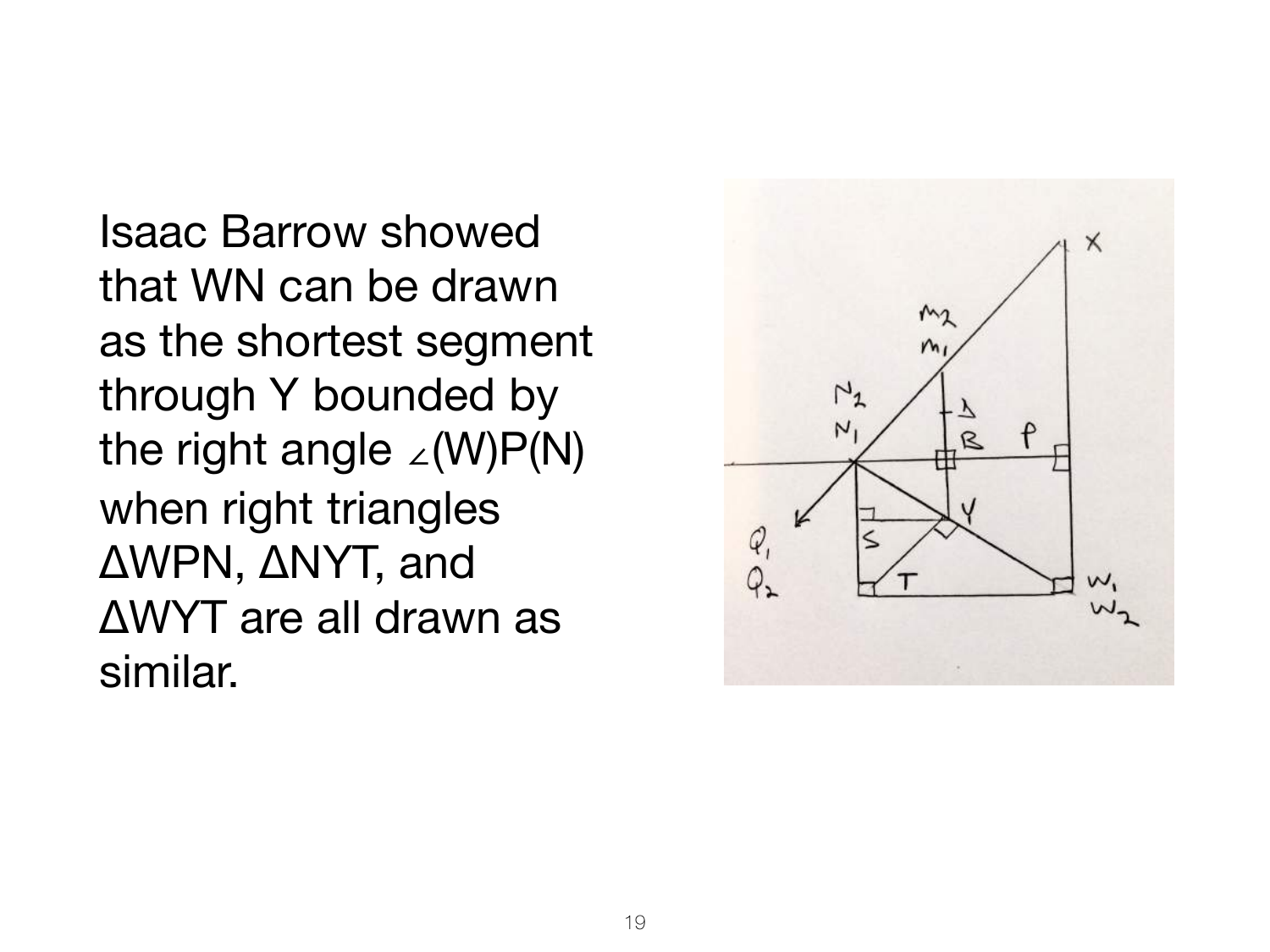As any two equal segments  $W_1YN_1$  and  $W_2YN_2$ are rotated about Y in order to approach their single common minimum length,  $N_2$  approaches  $N_1$ , and  $\Delta N$  approaches zero. Both the positions of N<sub>2</sub> and N<sub>1</sub> must change during this process of finding the point N associated with a designated clear image X.